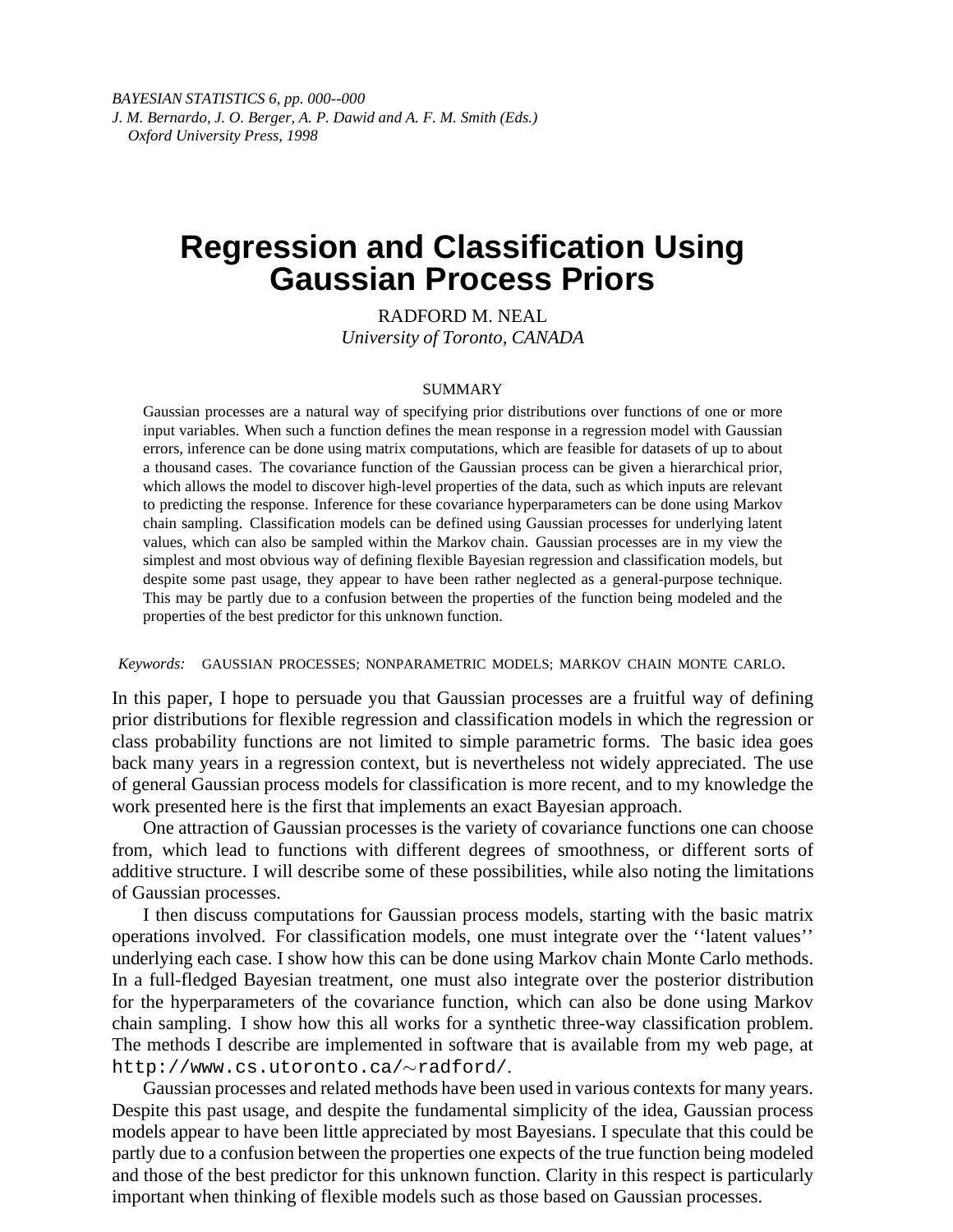# 1. MODELS BASED ON GAUSSIAN PROCESS PRIORS

Assume we have observed data for *n* cases,  $(x^{(1)}, t^{(1)}), (x^{(2)}, t^{(2)}), \ldots, (x^{(n)}, t^{(n)}),$  in which  $x^{(i)} = x_1^{(i)}, \ldots, x_p^{(i)}$  is the vector of p "inputs" (predictors) for case i and  $t^{(i)}$  is the associated "target" (response). Our primary purpose is to predict the target,  $t^{(n+1)}$ , for a new case where we have observed only the inputs,  $x^{(n+1)}$ . For a regression problem, the targets will be real-valued; for a classification problem, the targets will be from the set  $\{0, \ldots, K-1\}$ . It will sometimes be convenient to represent the distributions of the targets,  $t^{(i)}$ , in terms of unobserved "latent values",  $y^{(i)}$ , associated with each case.

Bayesian regression and classification models are usually formulated in terms of a prior distribution for a set of unknown model parameters, from which a posterior distribution for the parameters is derived. If our focus is on prediction for a future case, however, the final result is a predictive distribution for a new target value,  $t^{(n+1)}$ , that is obtained by integrating over the unknown parameters. This predictive distribution could be expressed directly in terms of the inputs for the new case,  $x^{(n+1)}$ , and the inputs and targets for the n observed cases, without any mention of the model parameters. Furthermore, rather than expressing our prior knowledge in terms of a prior for the parameters, we could instead simply specify a prior distribution for the targets in any set of cases. A predictive distribution for an unknown target can then be obtained by conditioning on the known targets.

These operations are most easily carried out if all the distributions are Gaussian. Fortunately, Gaussian processes are flexible enough to represent a wide variety of interesting models, many of which would have an infinite number of parameters if formulated in more conventional fashion.

#### 1.1 *A Gaussian process for linear regression*

Before discussing such flexible models, however, it may help to see how the scheme works for a simple linear regression model, which can be written as

$$
t^{(i)} \ = \ \alpha \ + \ \sum_{u=1}^{p} x_u^{(i)} \beta_u \ + \ \epsilon^{(i)} \tag{1}
$$

where  $\epsilon^{(i)}$  is the Gaussian "noise" for case i, assumed to be independent from case to case, and to have mean zero and variance  $\sigma_{\epsilon}^2$ . For the moment, we will assume that  $\sigma_{\epsilon}^2$  is known, but that  $\alpha$  and the  $\beta_u$  are unknown.

Let us give  $\alpha$  and the  $\beta_u$  independent Gaussian priors with means of zero and variances  $\sigma_{\alpha}^2$  and  $\sigma_u^2$ . For any set of cases with fixed inputs,  $x^{(1)}, x^{(2)}, \ldots$ , this prior distribution for parameters implies a prior distribution for the associated target values,  $t^{(1)}$ ,  $t^{(2)}$ , ..., which will be multivariate Gaussian, with mean zero, and with covariances given by

$$
Cov[t^{(i)}, t^{(j)}] = E\Big[\Big(\alpha + \sum_{u=1}^p x_u^{(i)} \beta_u + \epsilon^{(i)}\Big) \Big(\alpha + \sum_{u=1}^p x_u^{(j)} \beta_u + \epsilon^{(j)}\Big)\Big]
$$
  

$$
= \sigma_\alpha^2 + \sum_{u=1}^p x_u^{(i)} x_u^{(j)} \sigma_u^2 + \delta_{ij} \sigma_\epsilon^2
$$
 (2)

where  $\delta_{ij}$  is one if  $i = j$  and zero otherwise. This mean and covariance function define a ''Gaussian process'' giving a distribution over possible relationships between the inputs and the target. (One might wish to confine the term ''Gaussian process'' to distributions over functions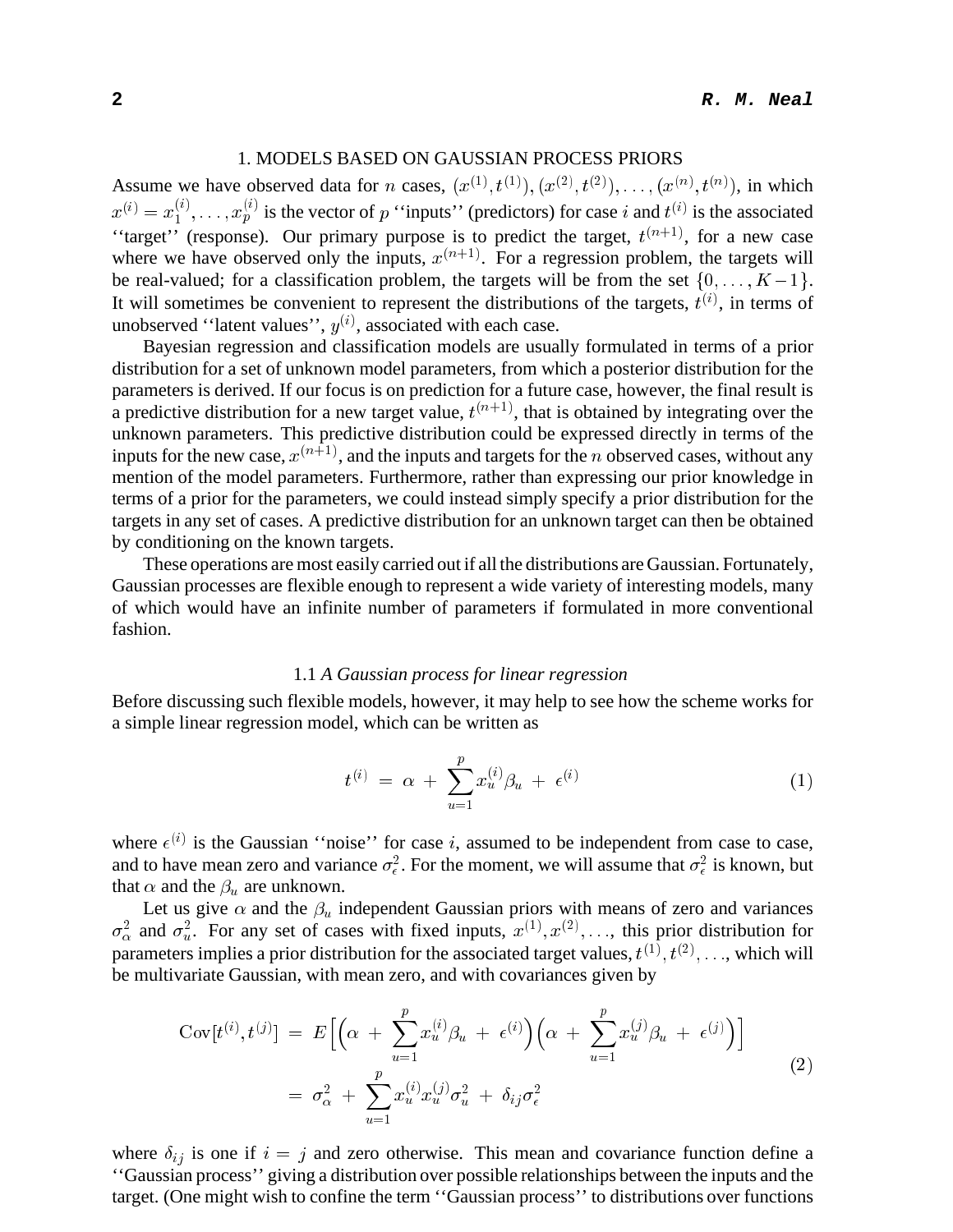# **Regression and classification using Gaussian process priors 3**

from the inputs to the target. The relationship above is not functional, since (due to noise)  $t^{(i)}$ may differ from  $t^{(j)}$  even if  $x^{(i)}$  is identical to  $x^{(j)}$ , but the looser usage is convenient.)

Suppose now that we know the inputs,  $x^{(1)}, \ldots, x^{(n)}$ , for *n* observed cases, as well as  $x^{(n+1)}$ , the inputs in a case for which we wish to predict the target. We can use the covariance function above to compute the  $n+1$  by  $n+1$  covariance matrix of the associated targets,  $t^{(1)}, \ldots, t^{(n)}, t^{(n+1)}$ . Together with the assumption that the means are zero, these covariances define a Gaussian joint distribution for the targets in these cases. We can condition on the known targets to obtain the predictive distribution for  $t^{(n+1)}$  given  $t^{(1)}, \ldots, t^{(n)}$ . Well-known results show that this predictive distribution is Gaussian, with mean and variance given by

$$
E\left[t^{(n+1)} | t^{(1)}, \dots, t^{(n)}\right] = k^T C^{-1} t \tag{3}
$$

$$
\text{Var}\Big[t^{(n+1)} | t^{(1)}, \dots, t^{(n)}\Big] = V - k^T C^{-1} k \tag{4}
$$

where C is the *n* by *n* covariance matrix of the observed targets,  $t = [t^{(1)} \cdots t^{(n)}]^T$  is the vector of known values for these targets, k is the vector of covariances between  $t^{(n+1)}$  and the *n* known targets, and *V* is the prior variance of  $t^{(n+1)}$  (ie,  $Cov[t^{(n+1)}, t^{(n+1)}]$ ).

#### 1.2 *More general Gaussian processes*

The procedure just described is unnecessarily expensive for a typical linear regression model with  $p \ll n$ . However, the Gaussian process procedure can handle more interesting models by simply using a different covariance function. For example, a regression model based on a class of smooth functions can be obtained using a covariance function of the form

$$
Cov[t^{(i)}, t^{(j)}] = \eta^2 \exp\left(-\sum_{u=1}^p \rho_u^2 (x_u^{(i)} - x_u^{(j)})^2\right) + \delta_{ij}\sigma_\epsilon^2 \tag{5}
$$

There are many other possibilities for the covariance function, some of which are discussed in Section 2.

Our prior knowledge will usually not be sufficient to fix appropriate values for the hyperparameters in the covariance function ( $\sigma_{\epsilon}$ ,  $\eta$ , and the  $\rho_u$  for the model above). We will therefore give prior distributions to the hyperparameters, and base predictions on a sample of values from their posterior distribution. Sampling from the posterior distribution requires computation of the log likelihood based on the <sup>n</sup> observed cases, which is

$$
L = -\frac{n}{2}\log(2\pi) - \frac{1}{2}\log\det C - \frac{1}{2}t^T C^{-1}t
$$
\n(6)

The derivatives of  $L$  can also be computed, if they are needed by the sampling method.

#### 1.3 *Gaussian process models for classification*

Models for classification problems, where the targets are from the set  $\{0, \ldots, K-1\}$ , can be defined in terms of a Gaussian process model for ''latent values'' associated with each case. These latent values are used to define a distribution for the target in a case.

For example, a logistic model for binary targets can be defined in terms of latent values  $y^{(i)}$  by letting the distribution for the target in case i be given by

$$
P(t^{(i)} = 1) = \left[1 + \exp(-y^{(i)})\right]^{-1}
$$
 (7)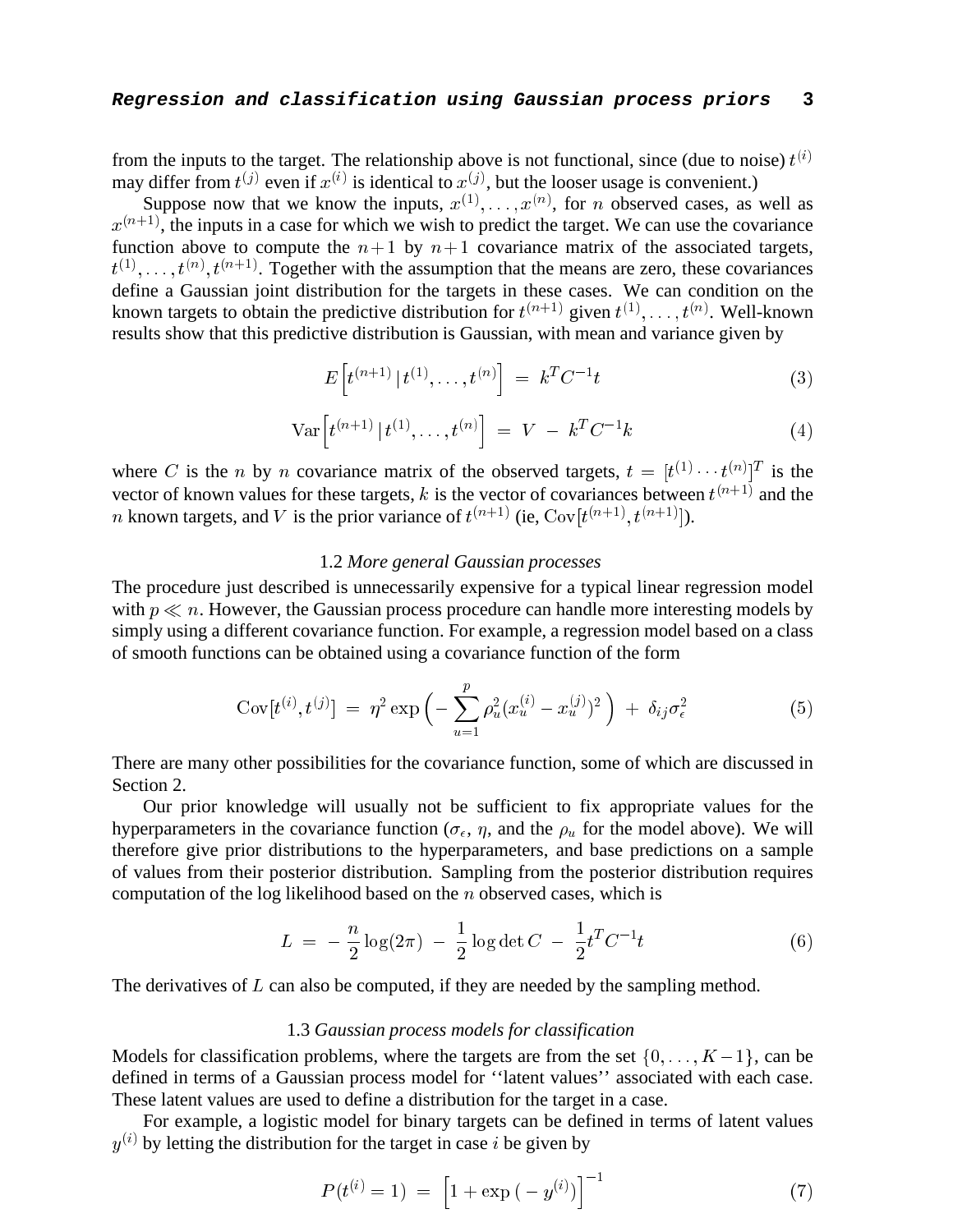The latent values are given some Gaussian process prior, generally with zero mean, and with some appropriate covariance function.

When there are three or more classes, an analogous model can be defined using  $K$  latent values for each case,  $y_0^{(i)}$  $y_K^{(1)},\ldots,y_K^{(n)}$  $K_{-1}^{(i)}$ , which define class probabilities as follows:

$$
P(t^{(i)} = k) = \exp(y_k^{(i)}) / \sum_{k'=0}^{K-1} \exp(y_{k'}^{(i)})
$$
\n(8)

The <sup>K</sup> latent values can be given independent and identical Gaussian process priors. This representation is redundant, but removing the redundancy by forcing the latent values for one of the classes to be zero would introduce an arbitrary asymmetry into the prior.

The covariance function for the latent values in a classification model must usually include at least a small amount of ''jitter'', which is similar to noise in a regression model. This will certainly be necessary (at least if computations are done as described in this paper) whenever two cases were observed in which the input values were identical, since without jitter the covariance matrix of the latent values will be singular. One possibility is a covariance function analogous to that of equation (5):

$$
Cov[y^{(i)}, y^{(j)}] = \eta^2 \exp\left(-\sum_{u=1}^p \rho_u^2 (x_u^{(i)} - x_u^{(j)})^2\right) + \delta_{ij} J^2 \tag{9}
$$

Here, J is the amount of jitter. A small amount (eg,  $J = 0.1$ ) is sufficient to make the matrix computations better conditioned, and to improve the efficiency of some Markov chain methods used to sample for latent values, while altering the logistic model only slightly.

A larger amount of jitter can be used to produce the effect of a probit model, since when viewed on a sufficiently large scale, the logistic function looks like a threshold function; see (Neal 1997) for more details. A similar scheme is used by Wood and Kohn (1998) for a model based on splines. The difference between a logit and a probit model will be minor when the prior produces functions of general form (eg, when using the covariance function of equation (9)), but could be significant if a prior expressing a preference for an additive or other restricted model were used. The amount of jitter can be made a hyperparameter, allowing the data to choose from a continuum of models from logit to probit.

Latent values have also been used to extend Gaussian process models to regression problems with non-Gaussian noise (Neal 1997) or with input-dependent noise (Goldberg, Williams, and Bishop 1998). Many other models (eg, for Poisson regression) can be defined using latent values in a similar way.

# 2. COVARIANCE FUNCTIONS AND THEIR HYPERPARAMETERS

A wide variety of covariance functions can be used in the Gaussian process framework, subject to the requirement that a valid covariance function must always result in a positive definite covariance matrix for the targets. In a Bayesian model, the covariance function will usually depend on various hyperparameters, which are themselves given prior distributions. These hyperparameters can control the amount of noise in a regression model, the degree to which various input variables are relevant, and the magnitudes of different additive components of a model. The posterior distribution of these hyperparameters will be concentrated on values that are appropriate for the data that was actually observed.

In contrast to the elaborate forms for the covariance function described here, the mean function for the Gaussian process will usually be set to zero. This does not mean that the actual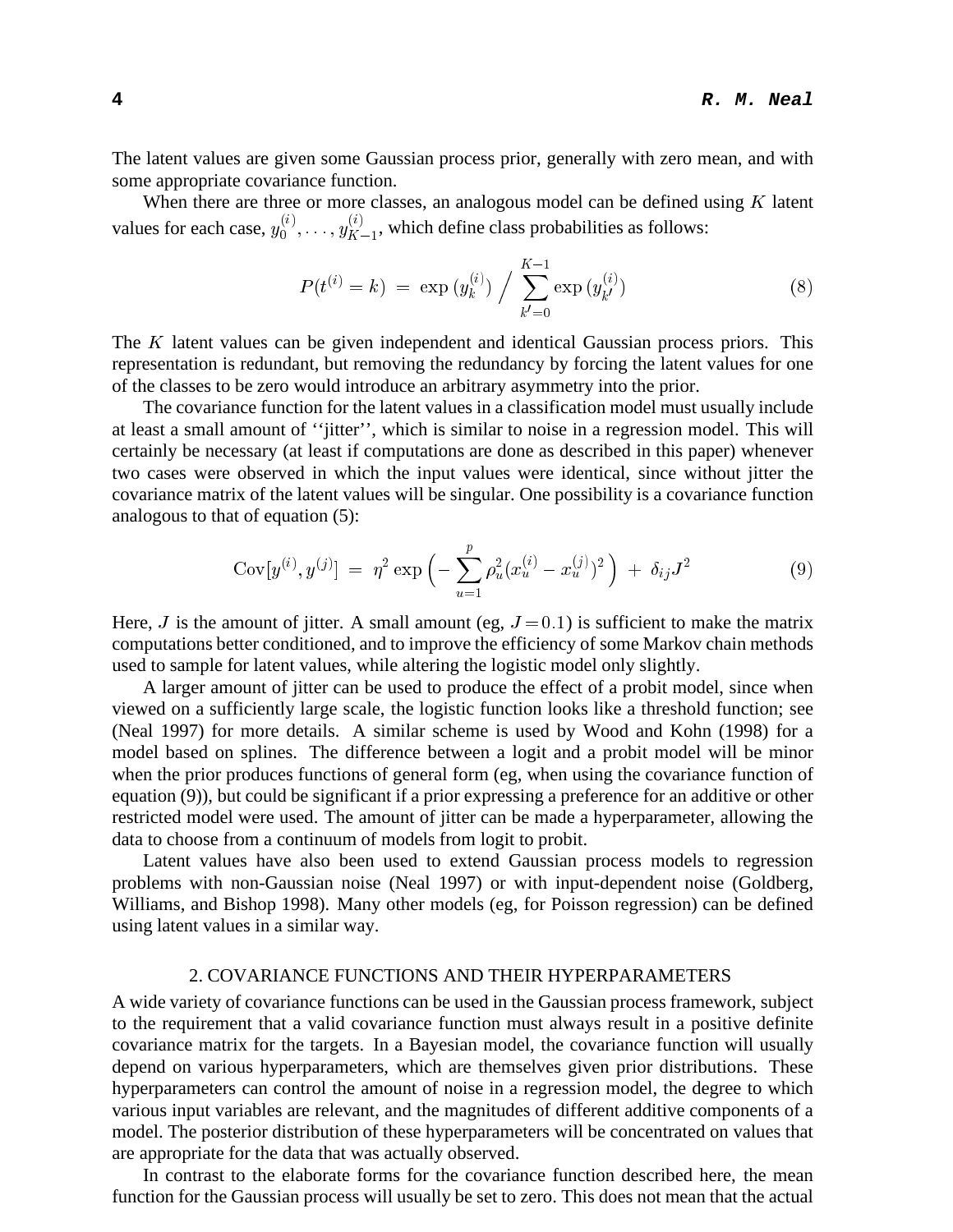function is expected to be centred around zero, but merely that we lack prior knowledge of the function's overall level.

#### 2.1 *Constructing covariance functions*

A variety of covariance functions can be constructed by adding and multiplying other covariance functions, since the element-by-element sum or product of any two symmetric, positive semidefinite matrices is also symmetric and positive semidefinite. Sums of covariance functions are useful in defining models with an additive structure, since the covariance function for a sum of independent Gaussian processes is simply the sum of their separate covariance functions. Products of covariance functions are useful in defining a covariance function for models with many inputs in terms of covariance functions for single inputs.

In particular, many useful covariance functions can be constructed by adding together one or more of the following: (1) A constant part, which is the same for any pair of cases, regardless of the inputs in those cases. This introduces a constant component to the regression function (or to the latent values for a classification model). The constant part of the covariance function is the prior variance for the value of this constant component in the function being modeled. (2) A linear part, which for the covariance between cases i and j has the form

$$
\sum_{u=1}^{p} x_u^{(i)} x_u^{(j)} \sigma_u^2 \tag{10}
$$

This can be used to produce a linear function of the inputs, as seen in Section 1.1, or more generally, to add a linear component to the overall function. (3) Any number of exponential parts, each of which has the form

$$
\eta^2 \prod_{u=1}^p \exp\left(-\rho_u^R \mid x_u^{(i)} - x_u^{(j)} \mid^R \right) \tag{11}
$$

For the covariance function to be positive definite,  $R$  must be in the range 0 to 2. An exponential part with  $R = 2$  will result in a component of the function that is infinitely differentiable; when  $R < 2$ , the component is not differentiable.

For a regression model, one would usually also include a noise term, which is zero for different cases and some constant for the covariance of the value in a case with itself. An analogous jitter term is included when defining a Gaussian process for latent values in a classification model.

# 2.2 *Effects of various covariance functions*

Some of the possible distributions over functions that can be obtained using covariance functions of the above form are illustrated in Figure 1. (These are functions of a single input, so the index  $u$  is dropped). The top left and top right each show two functions drawn randomly from a Gaussian process with a covariance function consisting of a single exponential part. The distance over which the function varies by an amount comparable to its full range, given by  $1/\rho$ , is smaller for the top-right than the top-left. The bottom left shows two functions generated using a covariance function that is the sum of constant, linear, and exponential parts. The magnitude of the exponential part, given by  $\eta$ , is rather small, so the functions depart only slightly from straight lines. The bottom right shows two functions drawn from a prior whose covariance function is the sum of two exponential parts, that produce variation at different scales, and with different magnitudes.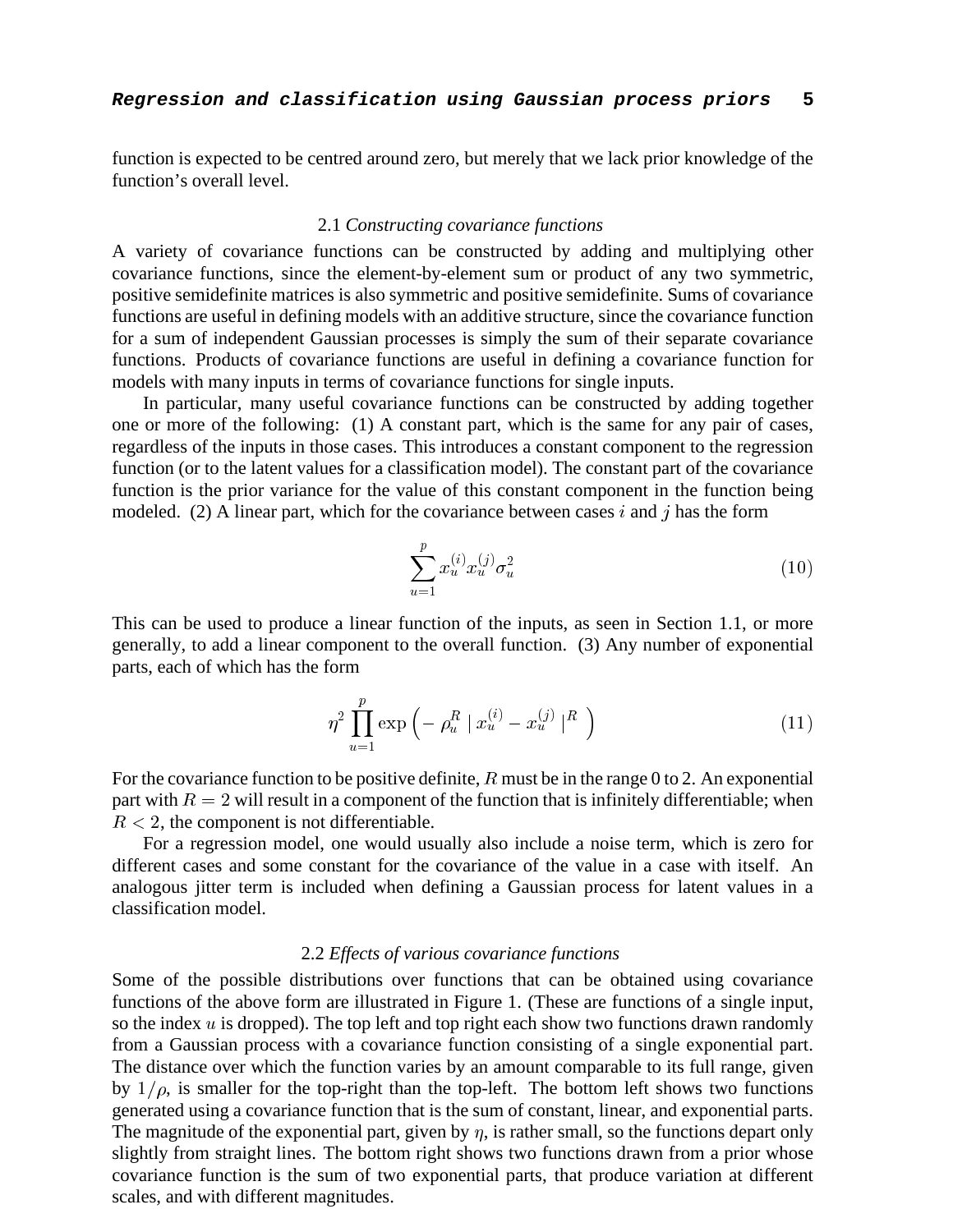

**Figure 1.** *Functions drawn from Gaussian processes with various covariance functions.*

For problems with more than one input variable, the  $\sigma_u$  and  $\rho_u$  parameters control the degree to which each input is relevant to predicting the target. If  $\rho_u$  is small, input u will have only a small effect on the degree of covariance between cases (or at least, a small effect on the portion due to the exponential part in which this  $\rho_u$  hyperparameter occurs). Two cases could then have high covariance even if they have substantially different values for input  $u$ .

#### 2.3 *Priors for hyperparameters*

In typical applications, the constant part of the covariance and possibly the jitter part (if present) would have fixed values, but the available prior information would not be sufficient to fix the other hyperparameters in the covariance function. These hyperparameters will often be given prior distributions that are fairly vague, but they should not be improper, since this will often produce an improper posterior. For hyperparameters that come in groups, such as the  $\rho_u$  in an exponential part, or the  $\sigma_u$  in a linear part, a hierarchical prior could be used, in which a higher-level hyperparameter determines the mean for the hyperparameters within the group.

Models based on covariance functions in which the unknown hyperparameters have been given suitable priors can discover high-level structure in the data, such as which of the inputs are relevant, and whether or not an additive form for the function is appropriate. For instance,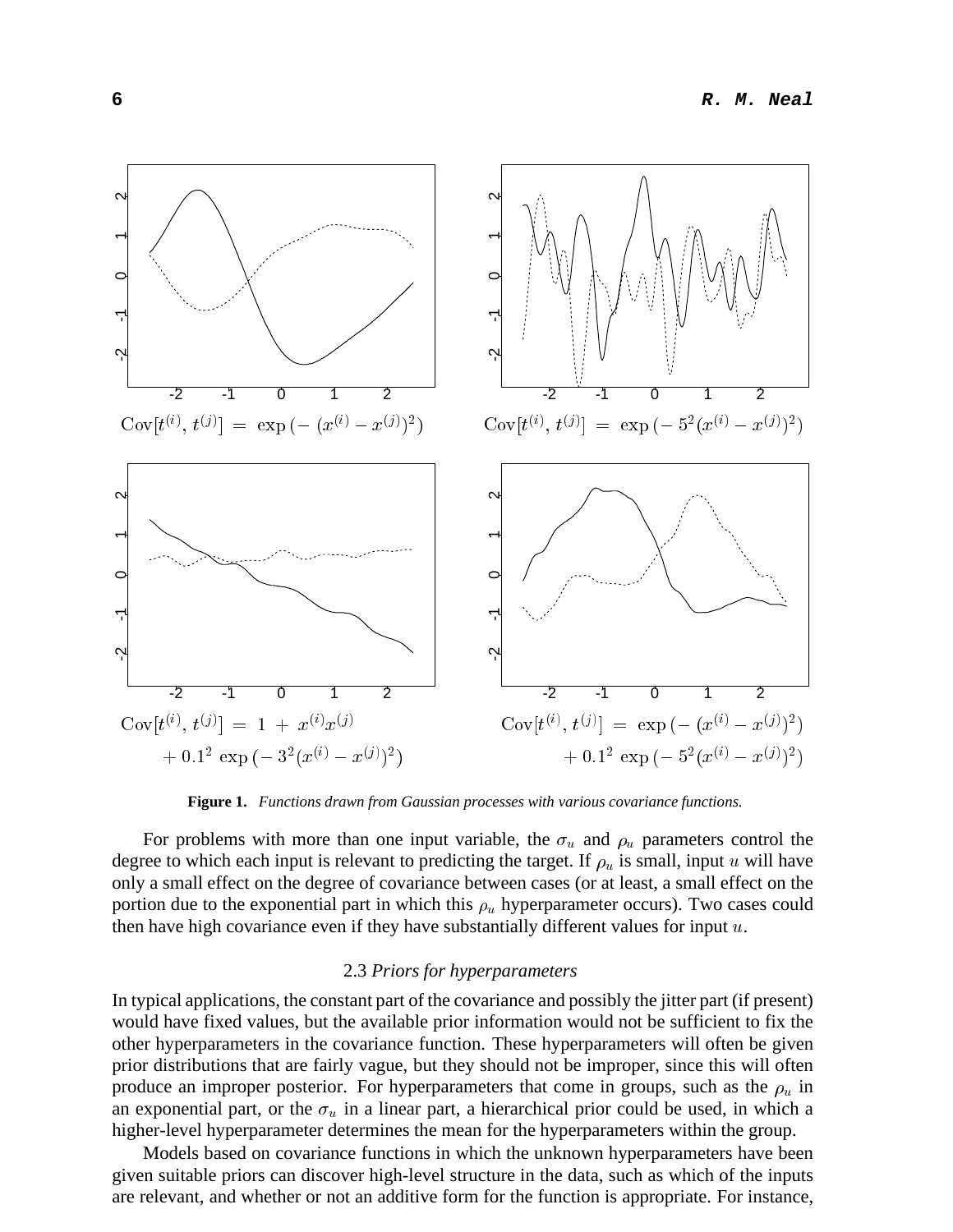if there are two input variables, the following covariance function might be used:

$$
Cov[t^{(i)}, t^{(j)}] = \eta_1^2 \exp(-\rho_1^2 (x_1^{(i)} - x_1^{(j)})^2) + \eta_2^2 \exp(-\rho_2^2 (x_2^{(i)} - x_2^{(j)})^2) + \eta_*^2 \exp(-\rho_{*1}^2 (x_1^{(i)} - x_1^{(j)})^2 - \rho_{*2}^2 (x_2^{(i)} - x_2^{(j)})^2) + \delta_{ij} \sigma_{\epsilon}^2
$$
(12)

Depending on what values for  $\eta_1$ ,  $\eta_2$ , and  $\eta_*$  are favoured by the data, this model might produce a function that is univariate (looking at only one input), that has an additive form, that is of general non-additive form, or that (for example) is a sum of a large additive part and a small non-additive part. Inference for the continuously-variable hyperparameters in such a model is generally both easier and more realistic than the alternative of attempting to chose among discrete models having different structures.

## 3. LIMITATIONS OF GAUSSIAN PROCESSES

It is important to keep in mind that Gaussian processes are not appropriate priors for all problems. For example, a belief that the function being modeled has a discontinuity at some unknown location cannot be expressed in terms of a Gaussian process prior. Functions whose degree of smoothness or scale of variation vary as a function of the inputs, in an unknown fashion, are also problematical.

One approach to such problems is to abandon Gaussian processes, perhaps in favour of models based on non-Gaussian stable distributions, which can be approximated by neural networks (Neal 1996). However, one can also keep using a Gaussian process at the lowest level of the model, but introduce hyperparameters into the mean or covariance function of the Gaussian process, so that the final prior (integrating over these hyperparameters) is non-Gaussian. This is in fact what has been done above, but only for hyperparameters that have global effects, such as determining the relevance of inputs. Modeling features such as discontinuities requires hyperparameters whose effects vary over the input space, producing a non-stationary Gaussian process. This approach has been used by Gibbs (1997) to model spatially-varying length scales.

# 4. COMPUTATIONS FOR GAUSSIAN PROCESS MODELS

Making predictions from a Gaussian process regression model with known covariance function requires only the matrix operations in equations (3) and (4). For classification models, it is also necessary to integrate over the latent values in the observed cases, which can be done using Markov chain Monte Carlo methods. When hyperparameters in the covariance function are unknown, they too can be sampled in the Markov chain. These computations can take substantial time, so it is worthwhile examining them in some detail.

#### 4.1 *Matrix computations*

The central object in Gaussian process computations is the  $n$  by  $n$  covariance matrix of the targets or latent values for the observed cases. This covariance matrix, which I will call  $C$ , depends on the observed inputs for these cases, and on the particular values of the hyperparameters, both of which are considered fixed here. The difficulty of computations involving  $C$  is determined by its condition number --- the ratio of its largest eigenvalue to its smallest eigenvalue. If the condition number is large, round-off error in the matrix computations may cause them to fail or to be highly inaccurate.

This potential problem can be controlled by using covariance functions that include ''jitter'' terms, since the jitter contributes additively to every eigenvalue of the matrix, reducing the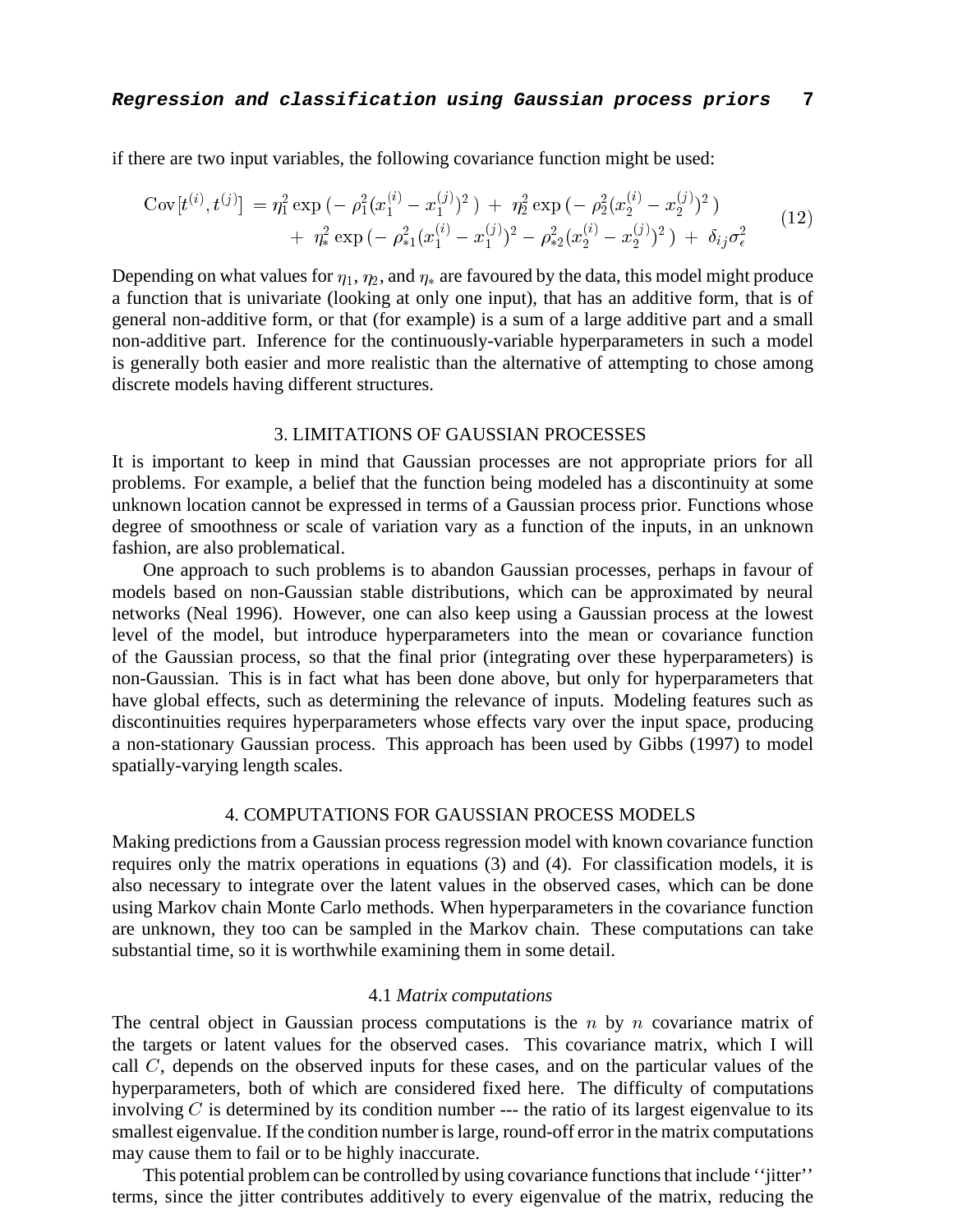condition number. When  $C$  is the covariance matrix for the targets in a regression model, the noise variance has an equivalent effect. Adding a small amount of jitter to the covariance function usually has little effect on the statistical properties of the model. Problems of poor accuracy due to bad conditioning therefore seem to be largely avoidable. One point to note, however, is that accuracy will be reduced if the constant part in the covariance is large. There will be no need for a large constant part in a regression model if the targets have been shifted to have a mean of approximately zero.

The first step in computations involving  $C$  is to find its Cholesky decomposition: the lower-triangular matrix, L, for which  $C = LL^T$ . The Cholesky decomposition can be found by a simple algorithm (see, for example, Thisted 1988, Section 3.3), which takes time proportional to  $n<sup>3</sup>$ . One use of the Cholesky decomposition is in generating latent or target values from the prior. Standard methods can be used to randomly generate a vector,  $z$ , composed of  $n$ independent Gaussian variates with mean zero and variance one. One can then compute the vector  $Lz$ , which will have mean zero and covariance matrix  $LL^T = C$ . This procedure was used to produce the plots in Figure 1, using the covariance matrix for the targets over a grid of input values, with the addition of an unnoticeable amount of jitter. The primary use of the Cholesky decomposition is in computing the inverse of C, or products such as  $C^{-1}y$ , which are needed to make predictions for new cases, and to find the log likelihood and its derivatives.

The predictive mean and variance in a new case for a target (for a regression model) or a latent value (for a classification model) can be found as follows. Compute the vector  $k$ of covariances between the targets or latent values in the observed cases and the target or latent value in the new case, then use forward substitution (see, for example, Thisted 1988, Section 3.2) to compute  $u = L^{-1}k$  and  $v = L^{-1}y$ , where y is the vector of targets or latent values for the observed cases. The predictive mean for the new case can then be computed as  $u^T v = k^T C^{-1} y$ . The predictive variance is  $V - u^T u$ , where V is the prior variance for the target or latent value in the new case (for a regression model, we include the noise variance in <sup>V</sup> to get the variance of the actual target, or leave it out to find the uncertainty in the regression function at that point). Performing these computations for a new case takes time proportional to  $n^2$ , where n is the number of observed cases, once the initial computation of the Cholesky decomposition has been done.

If we are interested only in the predictive mean for new cases, we can instead pre-compute  $w = C^{-1}y$  from the Cholesky decomposition by forward and backward substitution, after which the predictive mean for a new case can be computed as  $k<sup>T</sup>w$  in time proportional to n. This method may be more sensitive to numerical errors, however (Gibbs 1997).

For classification models, we will always need both the mean and the variance for the latent values, since predictions for the target are found by integrating over this distribution. This can be done in various ways, of which the simplest is to just sample one or more points from this Gaussian distribution for the latent values, and use the resulting class probabilities in the Monte Carlo averaging procedure that will be needed in any case to integrate over the posterior distribution of the latent values in the observed cases and of the hyperparameters.

Markov chain methods for sampling from the posterior distribution of the hyperparameters will require computation of the log likelihood, given for a regression model by equation (6). Once the Cholesky decomposition,  $C = LL^T$ , has been found,  $(1/2)$  log det C can easily be computed as the sum of the logs of the diagonal elements of L and  $t^T C^{-1} t$  can be computed as  $u^T u$ , where  $u = L^{-1}t$  is computed by forward substitution. For a classification model, t is replaced by the vector of latent values,  $y$ .

For some of the Markov chain sampling methods, the derivatives of  $L$  with respect to the various hyperparameters are also required. The derivative of the log likelihood (for a regression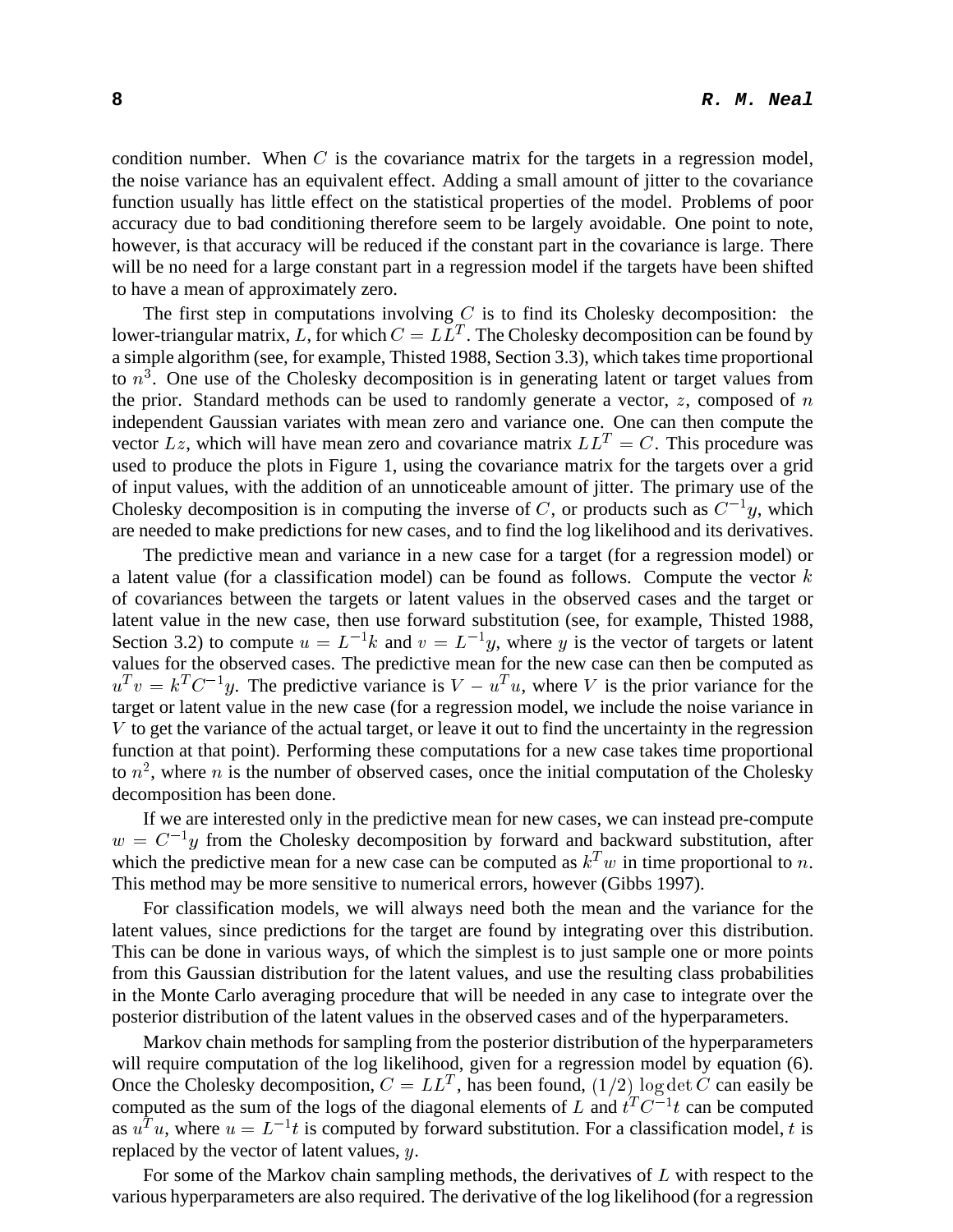model) with respect to a hyperparameter  $\theta$  can be written as follows:

$$
\frac{\partial L}{\partial \theta} = -\frac{1}{2} \text{tr} \left( C^{-1} \frac{\partial C}{\partial \theta} \right) + \frac{1}{2} t^T C^{-1} \frac{\partial C}{\partial \theta} C^{-1} t \tag{13}
$$

(For a classification model, y replaces t.) Explicit computaton of  $C^{-1}$  here seems unavoidable. It can be found from L by using forward and backward substitution to solve  $Cx = e_i$  for the vectors  $e_i$  that are zero except for a one in position i. This takes time proportional to  $n^3$ , and is unfortunately slower than finding the Cholesky decomposition itself. Once  $C^{-1}$  has been found, the trace of the product in the first term can be computed in time proportional to  $n^2$ . The second term can also be computed in time proportional to  $n^2$ , by first computing  $u = L^{-1}t$ , then solving  $L^Tw = u$  by backward substitution, and finally computing  $w^T(\partial C/\partial \theta)w$ .

For large data sets, the dominant computations are finding the Cholesky decomposition of C and then computing  $C^{-1}$  (if derivatives are required), for which the time required grows in proportion to  $n<sup>3</sup>$ . However, for small data sets (eg, 100 cases), computing the derivatives of <sup>C</sup> with respect to the hyperparameters can dominate, even though the time for this grows only in proportion to  $n^2$ . These computations can be sped up if the individual values for the exponential parts of the covariances have been saved (as these appear in the expressions for the derivatives). When  $n$  is small, the memory required to do this is not too large; when  $n$  is larger, the other operations dominate anyway.

## 4.2 *Sampling for latent values*

For classification models, predicting the target in a new case requires integration over the distribution of latent values in the observed cases, which (in conjunction with the hyperparameters) determine the distribution of the latent values in the new case, and hence of the class probabilities. This integration can be done by sampling latent values for the observed cases using a Markov chain, and then averaging the predictions for new cases based on several states from this chain.

Gibbs sampling is one way of defining a Markov chain to sample for the latent values. We can scan the latent values in the observed cases sequentially, updating each by drawing a new value for it from its conditional distribution given the observed target for that case, the other latent values, and the hyperparameters. (For multi-class models with several latent values in each case, it makes no difference whether the inner loop of this scan is over cases or over values within a case.) The density for this conditional distribution is proportional to the product of the probability of the target given the latent variable (equation (7) or (8)) and the conditional density given the other latent values. This conditional density is proportional to  $\exp(-\frac{1}{2}y^T C^{-1}y)$ , where one of the elements of y is the latent value being updated, and the others elements are the current values of the other latent values. The final conditional density is log-concave, and hence can be sampled from efficiently using the adaptive rejection method of Gilks and Wild (1992).

Once  $C^{-1}$  has been computed, in time proportional to  $n^3$ , updating a latent value takes time proportional to n, and a complete Gibbs sampling scan takes time proportional to  $n^2$ . When hyperparameters are being updated also (see Section 4.3), it makes sense to perform quite a few Gibbs sampling scans between each hyperparameter update (which changes  $C$ ), as this adds little to the computation time, and probably makes the Markov chain mix faster.

Unfortunately, Gibbs sampling does not work well when one or more of the latent values are almost determined by the other latent values (ie, have tiny conditional variances). If the amount of jitter used is small, this will be a problem whenever the amount of data is fairly large, or when some cases have identical or near-identical inputs (even if the dataset is small). The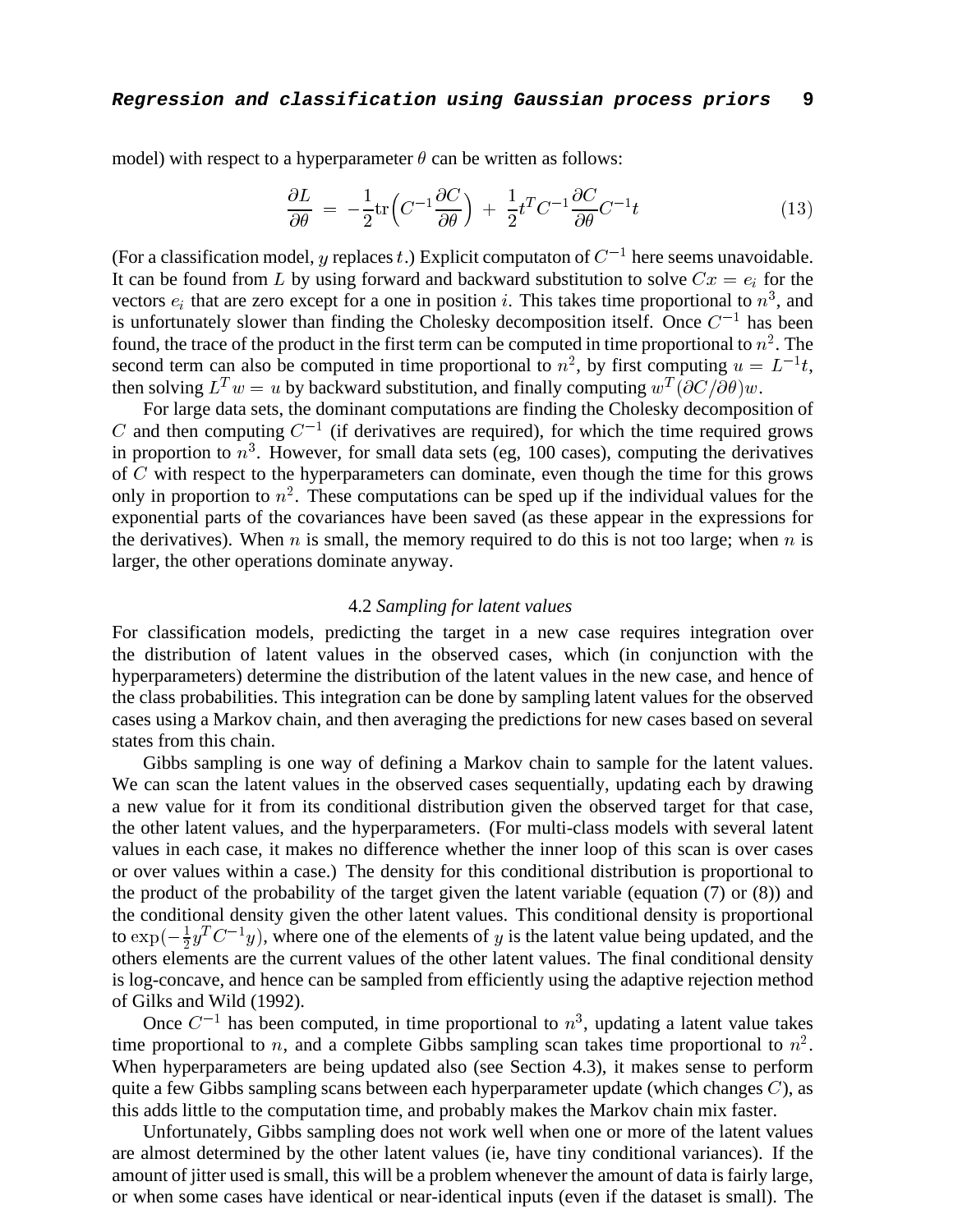problem can be alleviated by using a larger amount of jitter, but this changes the characteristics of the model somewhat.

This problem can be avoided by updating the latent variables using the Metropolis-Hastings algorithm, with a proposal distribution that changes all the latent values simultaneously (or for <sup>K</sup>-way classification, perhaps only all the latent values associated with one of the classes). A suitable proposal can be found using the prior distribution for the latent values, since this prior incorporates the correlations that are expected. One method is to propose a change to the latent values that is a scaled down sample from the prior --- ie, we propose to change the vector of latent values, <sup>y</sup>, to

$$
y' = y + \epsilon L z \tag{14}
$$

where  $L$  is the Cholesky decomposition of the prior covariance,  $z$  is a vector of independent standard Gaussian variates, and  $\epsilon$  is some small constant. We then accept or reject this proposal in the usual Metropolis fashion, according to the change in the product of the Gaussian prior density for  $y$  and the probability of the observed targets given  $y$ . Another approach, which is a bit faster and seems to work somewhat better, is to propose the following change:

$$
y' = (1 - \epsilon^2)^{1/2} y + \epsilon L z \tag{15}
$$

This proposal distribution satisfies detailed balance with respect to the Gaussian prior for  $y$ , and is therefore accepted or rejected based only on the change in the probability of the targets given  $y$ . For both methods, it is important that the covariance function for the latent values not have an excessively large constant part, as the proposed change would then be almost the same for all latent values, which is usually unsuitable. As with Gibbs sampling, each update takes only  $n^2$  time, so it makes sense to do many updates after each change to the hyperparameters.

When the amount of jitter is quite small, both Metropolis-Hastings methods are many times faster than Gibbs sampling. Unfortunately, these methods do require that  $\epsilon$  be chosen appropriately, based on trial runs if necessary.

Many other ways of sampling latent variables are possible. Wood and Kohn (1998) describe a scheme for a similar model based on splines in which the latent values, <sup>y</sup>, are updated by first choosing values for a second set of latent values, z, which are the "jitter-free" values of  $y$ . This can be done directly, in the same way as predictions are made in a regression model. (It is sometimes necessary to let  $z$  retain a small portion of the jitter, to improve the conditioning of the matrix operations involved.) Each component of  $y$  can then be updated independently, based on the corresponding component of  $z$  and on the target class. Unfortunately, this scheme is about as slow as Gibbs sampling when the amount of jitter used is small. Other possibilities are some form of overrelaxed Gibbs sampling, and hybrid Monte Carlo (Duane, *et al* 1987), perhaps with a "kinetic energy" defined in terms of C. Sampling values for  $w = C^{-1}y$  instead of for <sup>y</sup> itself could also be considered.

## 4.3 *Sampling for hyperparameters*

The covariance function for a Gaussian process model will typically contain unknown hyperparameters, which we must integrate over in a fully Bayesian treatment. The number of hyperparameters will vary from around three or four for a very simple regression model up to several dozen or more for a model with many inputs, whose relevances are individually controlled using hyperparameters such as the  $\rho_u$ . Integration over the hyperparameters can be done by Markov chain Monte Carlo.

For regression models, the hyperparameters are updated based on their prior and on the likelihood derived from the target values (equation (6)). For classification models, Markov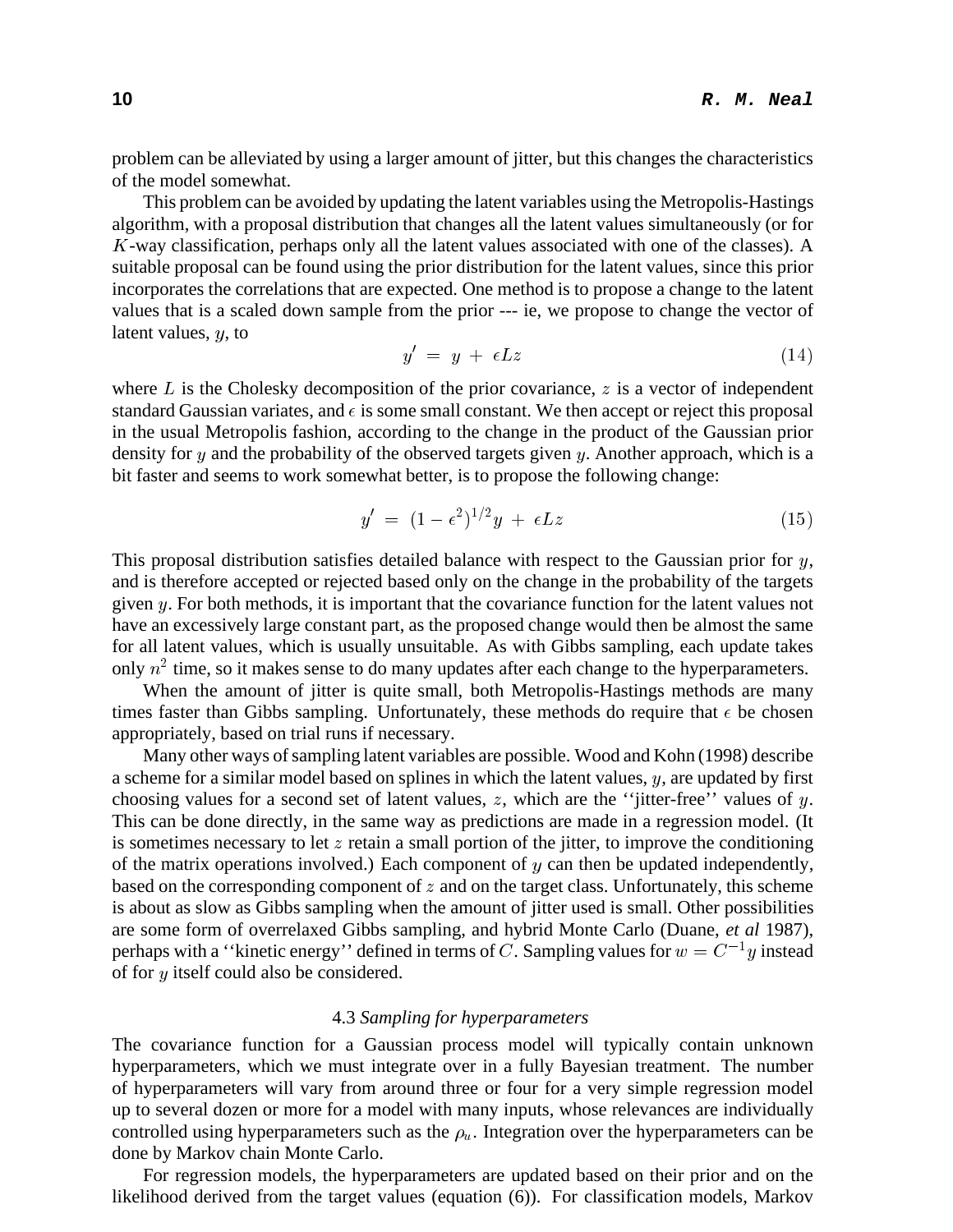# **Regression and classification using Gaussian process priors 11**

chain updates for hyperparameters are interleaved with updates for the latent values using one of the schemes described in Section 4.2. The updates for the hyperparameters will use the likelihood based on the current latent values (analogous to equation  $(6)$  but with y instead of t). The targets influence the hyperparameters only indirectly, through their influence on the latent values.

Sampling from the posterior distribution of the hyperparameters is facilitated by representing them in logarithmic form, as this eliminates constraints, and makes the sampling methods insensitive to the scale of the data. Gibbs sampling cannot be applied to this problem, since it is very difficult to sample from the required conditional distributions. The Metropolis algorithm could be used with some simple proposal distribution, such as a Gaussian with diagonal covariance matrix. However, simple methods such as this explore the region of high probability by an inefficient random walk. It is probably better to use a method that can suppress these random walks, such as hybrid Monte Carlo (Duane, *et al* 1987) or one of its variants. I have reviewed hybrid Monte Carlo elsewhere (Neal 1993, 1996), and its use for Gaussian process models is described by Williams and Rasmussen (1996), Rasmussen (1996), and myself (Neal 1997).

I have previously applied hybrid Monte Carlo to Bayesian inference for neural networks, where it can be hundreds or thousands of times faster than simple versions of the Metropolis algorithm (Neal 1996). When applied to Gaussian process models of moderate complexity, the benefits of using hybrid Monte Carlo are not quite so large, probably due both to the lower dimensionality of the problem, and to smaller dependencies between state variables. Since hybrid Monte Carlo is based on Hamiltonian dynamics, it requires the derivatives of the likelihood with respect to the hyperparameters. This involves some additional computation, but hybrid Monte Carlo seems nevertheless to be the most efficient method, provided that its ''stepsize'' parameters are set properly, based on guesses as to the shape and concentration of the posterior distribution for the hyperparameters. Some heuristics for setting the stepsizes have been developed (Neal 1997), but better ones would be desirable, and might be found if the ''fill-in'' asymptotics of the posterior distribution were examined more closely.

In my experience, Markov chain samplers for Gausian process models do not usually become stuck in local modes. However, they do sometimes spend a long time initially in states where the data is fit poorly, before finding by chance a combination of hyperparameter values that leads to a good fit. This can happen, for example, if there are many inputs, only a few of which are relevant. Finding the right combination of relevant inputs then becomes a difficult combinatorial search problem. Using realistic priors helps narrow this search somewhat.

# 5. EXAMPLE: A THREE-WAY CLASSIFICATION PROBLEM

I will demonstrate Gaussian process modeling on a synthetic three-way classification problem. Pairs of data items,  $(x^{(i)}, t^{(i)})$  were generated by first independently drawing  $\tilde{x}_1^{(i)}$  $\tilde{x}_2^{(i)}, \, \tilde{x}_2^{(i)}$  $\tilde{x}_3^{(i)},\ \tilde{x}_3^{(i)}$  $\frac{\binom{u}{3}}{3}$  $\tilde{x}_4^{(i)}$  uniformly from  $(0, 1)$ . The class of the item,  $t^{(i)}$ , encoded as 0, 1, or 2, was then selected as follows: If the Euclidean distance of  $(\tilde{x}_1^{(i)}, \tilde{x}_2^{(i)})$  from  $(0.4, 0.5)$  was less than 0.35, the class was 0; otherwise, if  $(0.8)\tilde{x}_1^{(i)} + (1.8)\tilde{x}_2^{(i)}$  was less than 0.6, the class was 1; and if neither of these conditions held, the class was 2. Note that  $\tilde{x}_3^{(i)}$  and  $\tilde{x}_4^{(i)}$  have no effect on the class. The inputs,  $x_1^{(i)}$  $x_1^{(i)},\, x_2^{(i)}$  $x_2^{(i)},\,x_3^{(i)}$  $x_3^{\scriptscriptstyle (i)},\,x_4^{\scriptscriptstyle (i)}$  $\tilde{A}_{4}^{(i)}$ , available for prediction of the target were  $\tilde{x}_{1}^{(i)}$  $\tilde{x}_2^{(i)}, \, \tilde{x}_2^{(i)}$  $\tilde{x}_3^{_{\cup\prime}},\, \tilde{x}_3^{_{\cup\prime}}$  $\tilde{x}_4^{(i)}$ ,  $\tilde{x}_4^{(i)}$  plus independent Gaussian noise of standard deviation 0.1. I generated 1000 cases in this way, of which 400 were used for training the model, and 600 for testing the resulting predictive performance. The 400 training cases are shown in Figure 2, plotted according to  $x_1^{(i)}$  and  $x_2^{(i)}$ .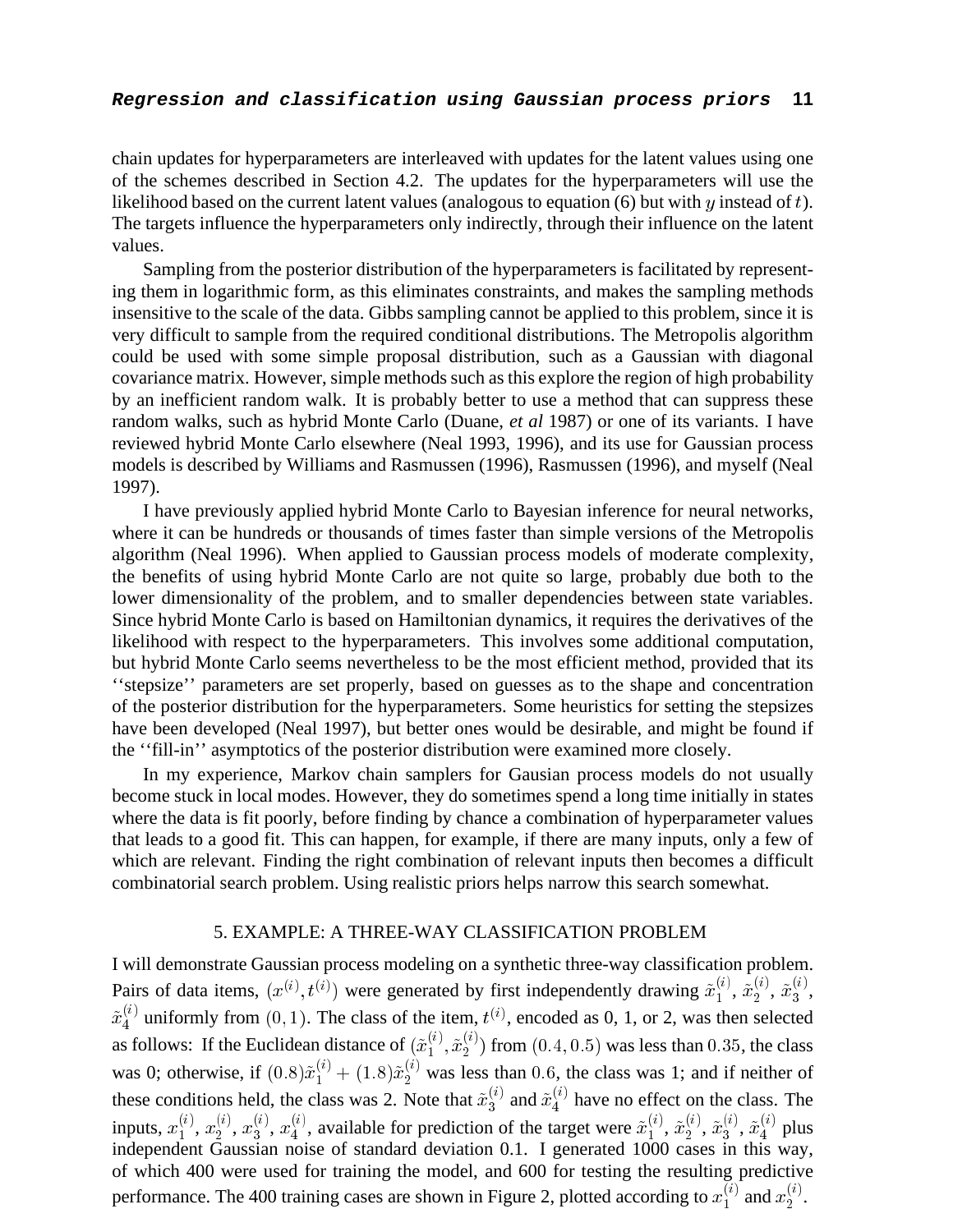This data was modeled using a Gaussian process for the latent values,  $y^{(i)}$ , whose covariance function consisted of three terms --- a constant part (fixed at  $10<sup>2</sup>$ ), an exponential part in which the magnitude,  $\eta$ , and the scales for the four inputs,  $\rho_u$ , were variable hyperparameters, and a jitter part, fixed at  $J = 10$ . The fairly large amount of jitter produces an effect close to a probit model (Neal 1997). Since each of the  $\rho_u$  can vary separately (under the control of a common higher-level hyperparameter), the model is capable of discovering that some of the inputs are in fact irrelevant to the task of predicting the target. We hope that the posterior distribution of  $\rho_u$  for these irrelevant inputs will be concentrated near zero, so that they will not degrade predictive performance.



**Figure 2.** *The 400 training cases used for the three-way classification problem.*

The hyperparameters for this model were sampled using a form of hybrid Monte Carlo, and the latent values associated with training cases were updated using Gibbs sampling. Details on the model and the sampling procedure used can be found in the documentation for the Gaussian process software that I distribute via my web page, where this problem is used as an example.

The convergence of the Markov chain simulation can be assessed by plotting how the values of the hyperparameters change over the course of the simulation. Figure 3 shows the progress of the  $\rho_u$  hyperparameters in the exponential part of the covariance, over 100 iterations of the Markov chain simulation (each iteration involves several hybrid Monte Carlo and Gibbs sampling updates). As hoped, we see that by about iteration 50, an apparent equilibrium has been reached in which the hyperparameters  $\rho_3$  and  $\rho_4$ , associated with the irrelevant inputs, have values that are much smaller than those for  $\rho_1$  and  $\rho_2$ , which are associated with the inputs that provide information about the target class.

Predictions for test cases were made by averaging the predictive probabilities based on iterations after equilibrium was apparently reached. To reduce computation time, only every fifth iteration was used, starting at iteration 55 (for a total of ten iterations). For each such iteration, the predictive mean and variance for the latent values in each of the 600 test cases were found, using the saved values of the hyperparameters and of the latent values for the observed cases. A sample of 100 points from this predictive distribution was used to produce a Monte Carlo estimate of the predictive probabilities for the three classes. These probabilities were averaged over the iterations used to produce the final predictive probabilities. The class in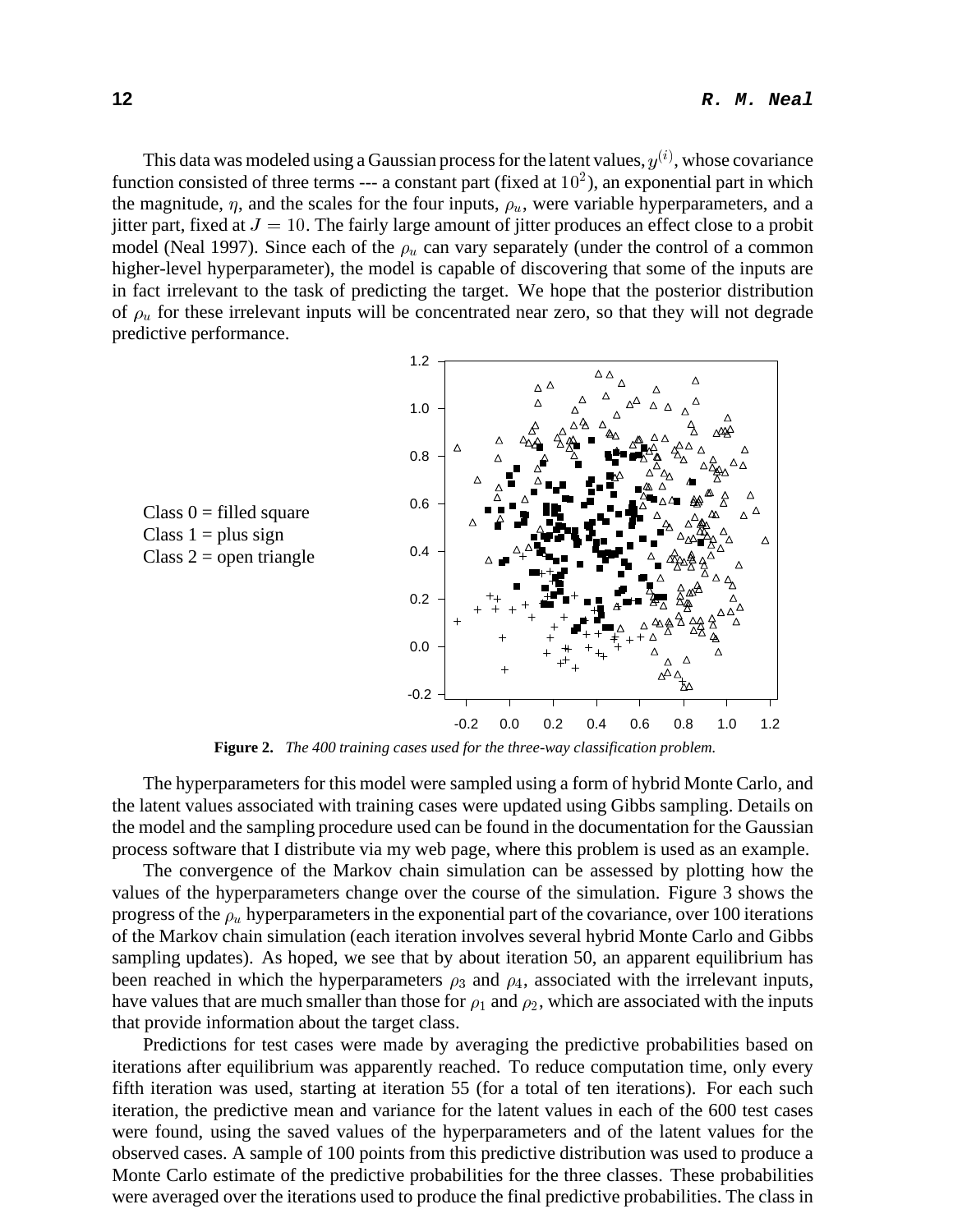

each test case was then guessed to be the one for which this predictive probability was largest.

Simulating the Markov chain for 100 iterations took about 90 minutes on our SGI machine (with a 194 MHz R10000 processor). Making predictions for the 600 test cases took about 3 minutes. The classification error rate on these 600 test cases was 13% (close to that of an analogous Bayesian neural network model). The time required varies considerably with the number of cases, due to the  $n<sup>3</sup>$  scaling for the matrix operations. Using only the first 100 cases, the Markov chain simulation took about 7 minutes, and prediction for the test cases took 13 seconds. The resulting classification error rate was 19%.

# 6. HISTORY OF METHODS RELATED TO GAUSSIAN PROCESSES

Gaussian processes are a standard tool in probability theory, and have long been used as models in some application areas. Users of Gaussian process models in different fields, or from different schools, often handle problems such as selecting an appropriate covariance function in different ways, however, and may have different views as to the meaning of a Gaussian process model. Completely Bayesian viewpoints are not very common.

Given the assumption of Gaussian noise, many standard parametric time series models define Gaussian processes. However, it is traditional in time series work to avoid models with general covariance functions, for which there are no computational shortcuts. A more fundamental difference compared to the models discussed here is that a time series model can often be plausibly regarded as describing a real-world process, which might in principle operate indefinitely. This allows one to take a frequentist view of the Gaussian process model.

The method of ''kriging'' in spatial statistics can also be viewed as prediction based on a Gaussian process. The standard approach in this field is to use fairly general covariance functions, estimated from the data. To me, it seems difficult to view these Gaussian process models in other than Bayesian terms --- that is, as defining a degree-of-belief prior distribution for the unknown surface. This interpretation is by no means universal, however, though Bayesian approaches to kriging are becoming more common (eg, Handcock and Stein 1993). Gaussian process models have also been used to analyse noise-free data from ''computer experiments'' (eg, Sacks, *et al* 1989).

Smoothing splines (see Wahba 1990) are widely used as flexible univariate regression models. They can be viewed as the predictive mean for a Gaussian process with a particular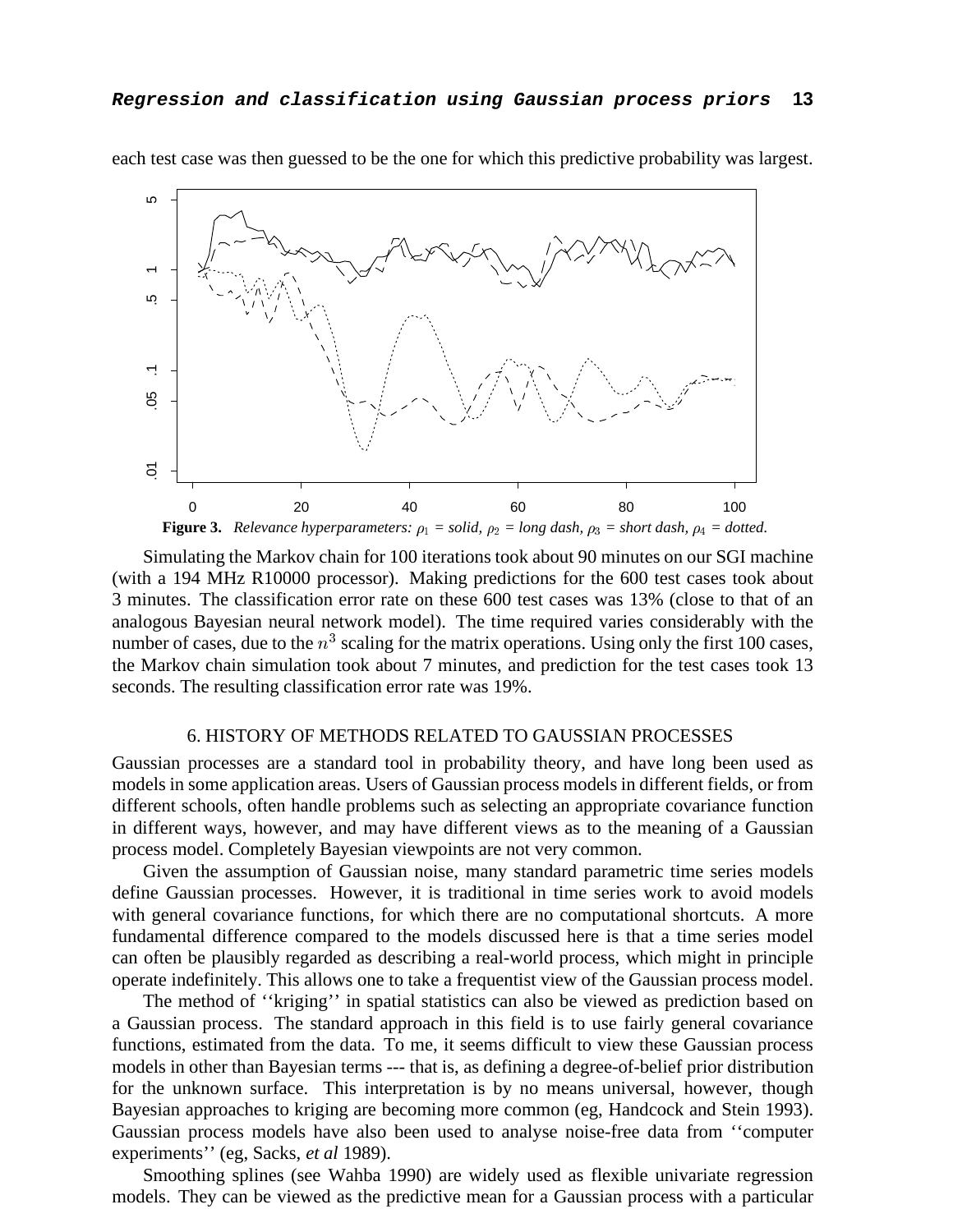(improper) covariance function, whose form allows for computational shortcuts. Generalizations to more than one dimension are possible, though the shortcuts no longer apply. In recent work (Wahba, *et al* 1995), structured multi-dimensional models are considered, similar to the Gaussian process models with covariance functions built up from several terms that were discussed in Section 2.3.

A smoothing spline can also be seen as a maximum penalized likelihood estimate, which for a regression model with Gaussian errors coincides with the Bayesian predictive mean due to the ''accident'' that the mean and the mode of a Gaussian distribution coincide. A penalization (''regularization'') approach is also taken in the literature on Radial Basis Function networks (eg, Girosi, Jones, and Poggio 1995), some types of which are also equivalent to Gaussian process models. However, this correspondence between regularized estimates and Bayesian predictive means for targets does not hold for classification and other non-Gaussian models.

The smoothing parameter for splines (corresponding to a hyperparameter of the covariance function) is usually found by generalized cross validation (GCV), rather than by the more Bayesian method of generalized maximum likelihood (GML). Wahba (1990) argues that GCV is superior to GML when the true function is not drawn from the Gaussian process corresponding to the spline. If one adopts the frequentist approach in this respect, the Gaussian process interpretation is perhaps not useful, since the the probability distribution over functions that it defines would appear to have no meaning.

Wholeheartedly Bayesian uses of Gaussian processes also go back many years (eg, O'Hagan 1978). This early work was confined to regression models, however, and did not attempt to find the hyperparameters of the covariance function by Bayesian methods. More recently, Upsdell (1996) has discussed how to choose a covariance function suitable for an application, with hyperparameters set by GML. Hsu and Leonard (1997) do a full Bayesian analysis of binomial data with a Gaussian process prior, implemented using importance sampling.

My own interest in Gaussian process models came from considering Bayesian models based on neural networks (Neal 1996), which for a wide class of priors converge to Gaussian process models as the number of ''hidden units'' in the network goes to infinity. This inspired Williams and Rasmussen (1996) to look at models implemented directly in terms of Gaussian processes, with hyperparameters either set by GML, or integrated over using Markov chain Monte Carlo. Rasmussen (1996) found that such Gaussian process regression models were superior to several other methods (including MARS, and its ''bagged'' variant, and neural networks trained by ''early stopping'') in empirical tests on an array of problems. Approximate methods for handling Gaussian process classification models have been developed by Barber and Williams (1997) and by Gibbs (1997). MacKay (1997) and Williams (1998) have recently reviewed work on Gaussian processes and their connections with neural networks.

## 7. WHY AREN'T GAUSSIAN PROCESS MODELS COMMONLY USED?

Despite their long history and conceptual simplicity, general-purpose Gaussian process models are not commonly used. One reason for this is undoubtably the  $n<sup>3</sup>$  computation time required, which is of course multiplied many times when the hyperparameters are integrated over in Bayesian fashion, or when latent values underlying a classification model must be handled. Computational cost does not fully explain the neglect of these models, however. For small datasets, these models would have been practical even with the computers of 10 or 20 years ago. From the standpoint of statistical research, the simplicity of these models would seem to make them useful reference points even apart from any practical applications. Finally, one can always seek to reduce the computational costs using approximations or iterative matrix computations, as has recently been done by Gibbs (1997).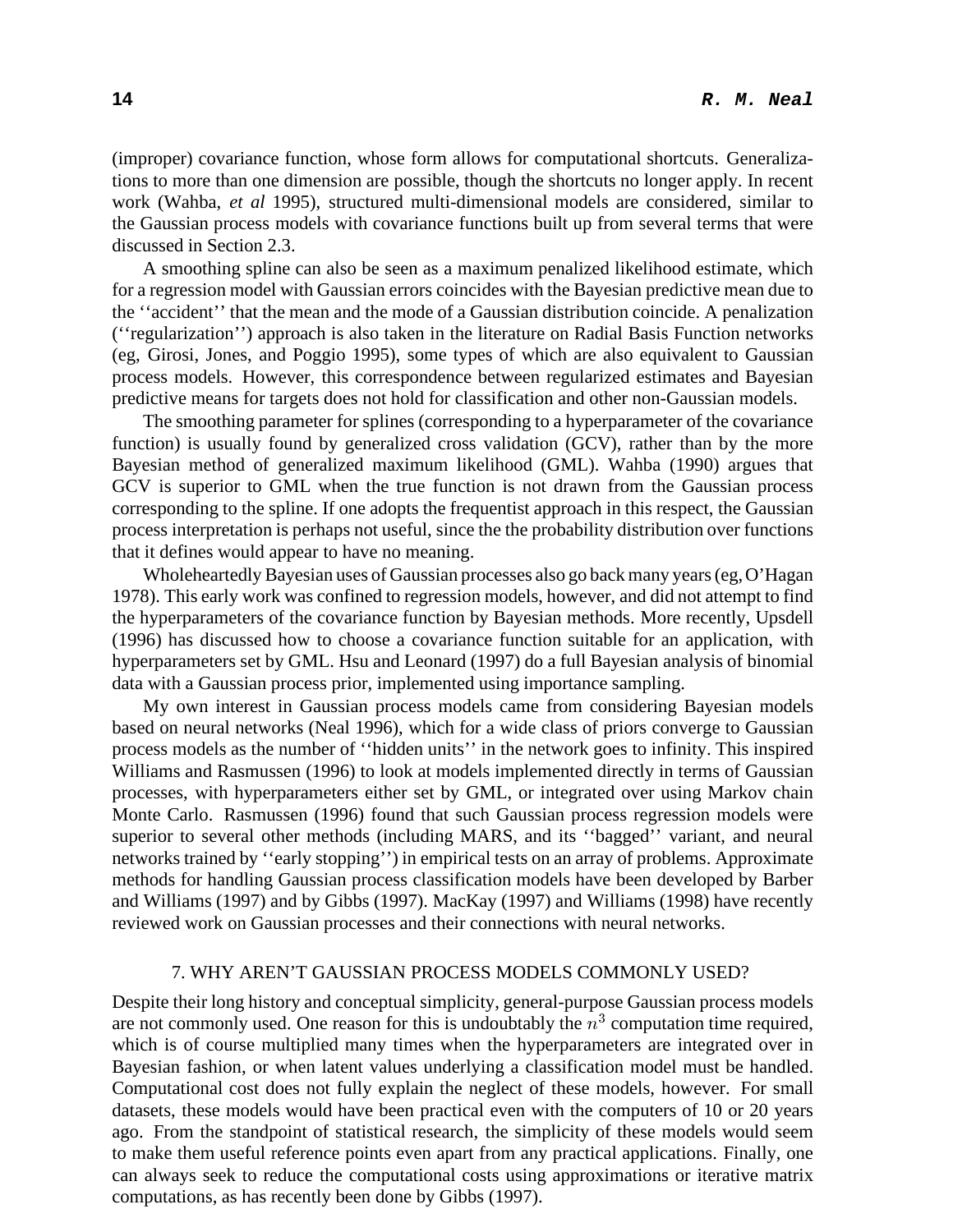## **Regression and classification using Gaussian process priors 15**

I speculate that a more fundamental reason for the neglect of Gaussian process models is a widespread preference for simple models, resulting from a confusion between prior beliefs regarding the true function being modeled and expectations regarding the properties of the best predictor for this function (the posterior mean, under squared error loss). These need not be at all similar. For example, our beliefs about the true function might sometimes be captured by an Ornstein-Uhlenbeck process, a Gaussian process with covariance function  $\exp(-|x^{(i)}-x^{(j)}|)$ . Realizations from this process are nowhere differentiable, but the predictive mean function will consist of pieces that are sums of exponentials, as can be seen from equation (3).

Figure 4 shows a perhaps more relevant example. The dotted functions there are from the posterior distribution given four data points of a Gaussian process model with covariance function  $10^2 + \eta^2 \exp(-\rho^2(x^{(i)} - x^{(j)})^2) + \delta_{ij}\sigma_{\epsilon}^2$ . The hyperparameters were given gamma priors as follows:  $1/\eta^2$  had mean  $1/0.3^2$  and shape parameter 1,  $1/\rho^2$  had mean  $1/0.3^2$  and shape 1, and  $1/\sigma_{\epsilon}^2$  had mean  $1/0.1^2$  and shape 5. As can be seen, the posterior distribution includes some functions that are compatible with the data, but which possess features for which the data provide no positive support. However, the predictive mean function, shown as the dark line, has a simpler appearance, since the complexities present in some of the functions drawn from the posterior largely cancel when they are averaged to give the mean function.



Inappropriately treating intuitions regarding the properties of the best predictor as reflecting prior beliefs regarding the true function can lead to models that are nonsensical from a Bayesian perspective. Consider, for example, a model based on regression splines with a finite number of knots, with the number of knots being given some prior distribution. This model is fine if you believe that the true function is a piecewise polynomial. However, such models have been used in contexts where this is apparently not believed, but where it is instead expected that the posterior distribution will favour a larger number of knots when the amount of data is larger, to allow for closer modeling of the true function. This expectation is inconsistent with a Bayesian interpretation of the procedure as expressing real prior knowledge, so its use could only be justified on frequentist grounds (if at all).

Distinguishing between the properties expected of the true function and of the best predictor for this function is important not only for Gaussian processes, but also for other flexible models, such as those based on neural networks and on mixtures of Gaussians. There is often a tendency to prefer simple forms of such models (eg, with few mixture components), a preference that can